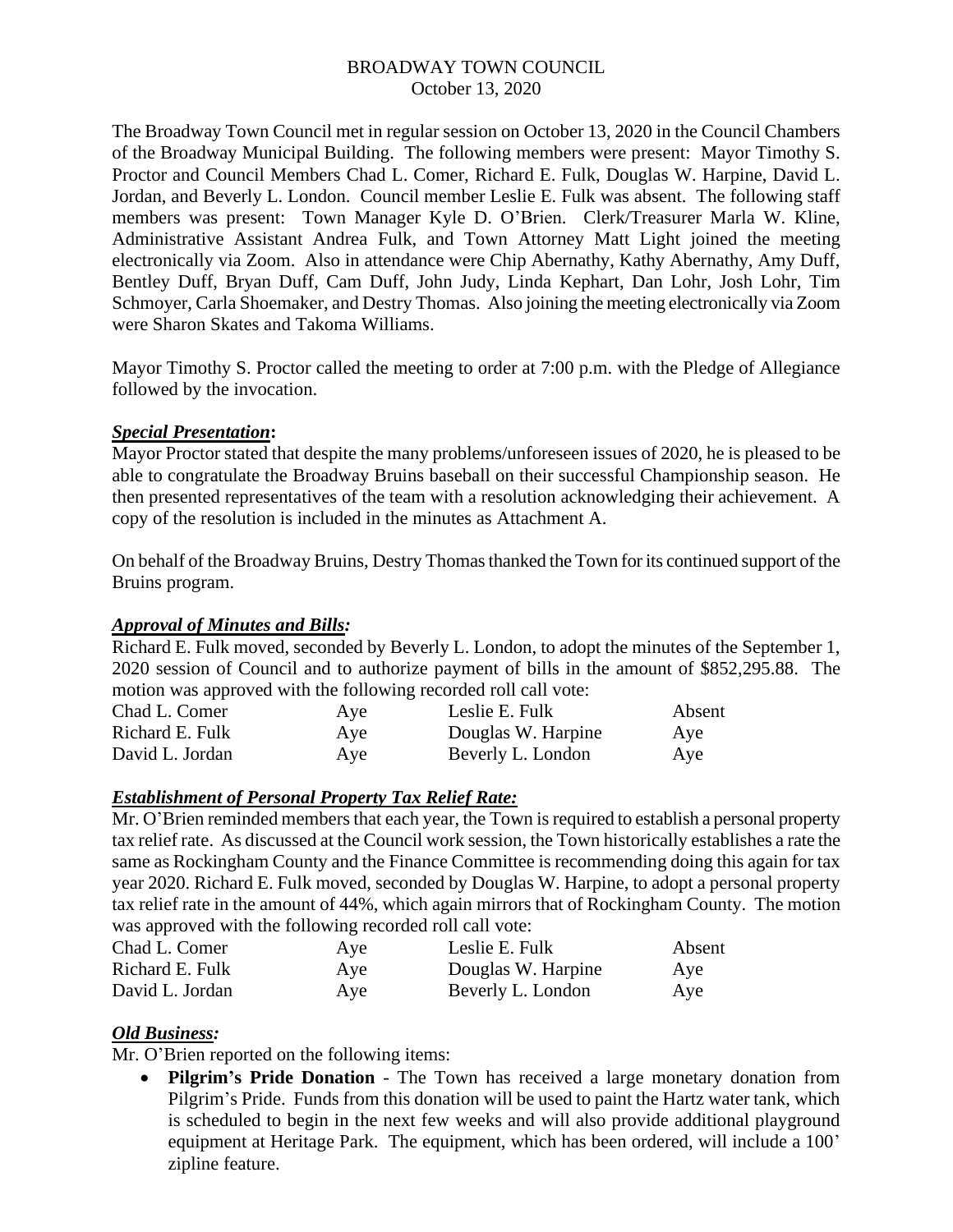## BROADWAY TOWN COUNCIL October 13, 2020

• **Halloweenfest** – In lieu of the usual Halloweenfest activities, this year has been modified to provide a safe alternative due to the current Covid pandemic. The event will feature a drivethru at Broadway High School from 6:00-8:00 p.m. on October 29, 2020 at which kids will receive a filled-bag of candy. There will also be a virtual costume contest on Facebook.

### *Committee Reports:*

#### *Parks & Recreation Committee:*

Chairman Doug Harpine mentioned how happy he is to see all the baseball fields being used again.

### *Finance Committee:*

No report.

### *Personnel/Police Committee:*

Mr. O'Brien noted that Police Chief Miller is not in attendance due to working an accident that just occurred. A copy of an activities report for the police department for the month of September is included in the minutes as Attachment B.

### *Streets & Properties Committee:*

No report.

#### *Utilities Committee:*

No report. A copy of the water production report for the month of September is included in the minutes as Attachment C.

### *BHP:*

No report.

### *Planning Commission Report***:**

No report.

### *New Business:*

Mayor Proctor mentioned that the October committee meeting may need to be rescheduled due to the Halloweenfest event if the Council has any business for discussion. Attorney Matt Light recommended going ahead and taking action to reschedule the meeting. David L. Jordan moved, seconded by Chad L. Comer, to change the October Council work session meeting from October 29, 2020 to October 28, 2020. The motion was approved with the following recorded roll call vote:

| Chad L. Comer   | Aye | Leslie E. Fulk     | Absent |
|-----------------|-----|--------------------|--------|
| Richard E. Fulk | Aye | Douglas W. Harpine | Aye    |
| David L. Jordan | Aye | Beverly L. London  | Aye    |

### *Public Comment:*

Fire Chief Josh Lohr updated the Council on activities at the Fire Department. He advised that the new engine has arrived, and members are in the process of training and getting it into service. He stated that the department was able to include a fire ant icon designed by the late Captain Anthony Whetzel, a rubber chicken in remembrance of Firefighter Chip Taylor, and the gobbler mascot. He also advised that a sandwich fundraiser was successfully held this past weekend. He concluded by stating that the department intends to hold its Christmas parade as usual on the second Sunday in December. He noted that modifications will be made as far as visits with Santa to assure the safety